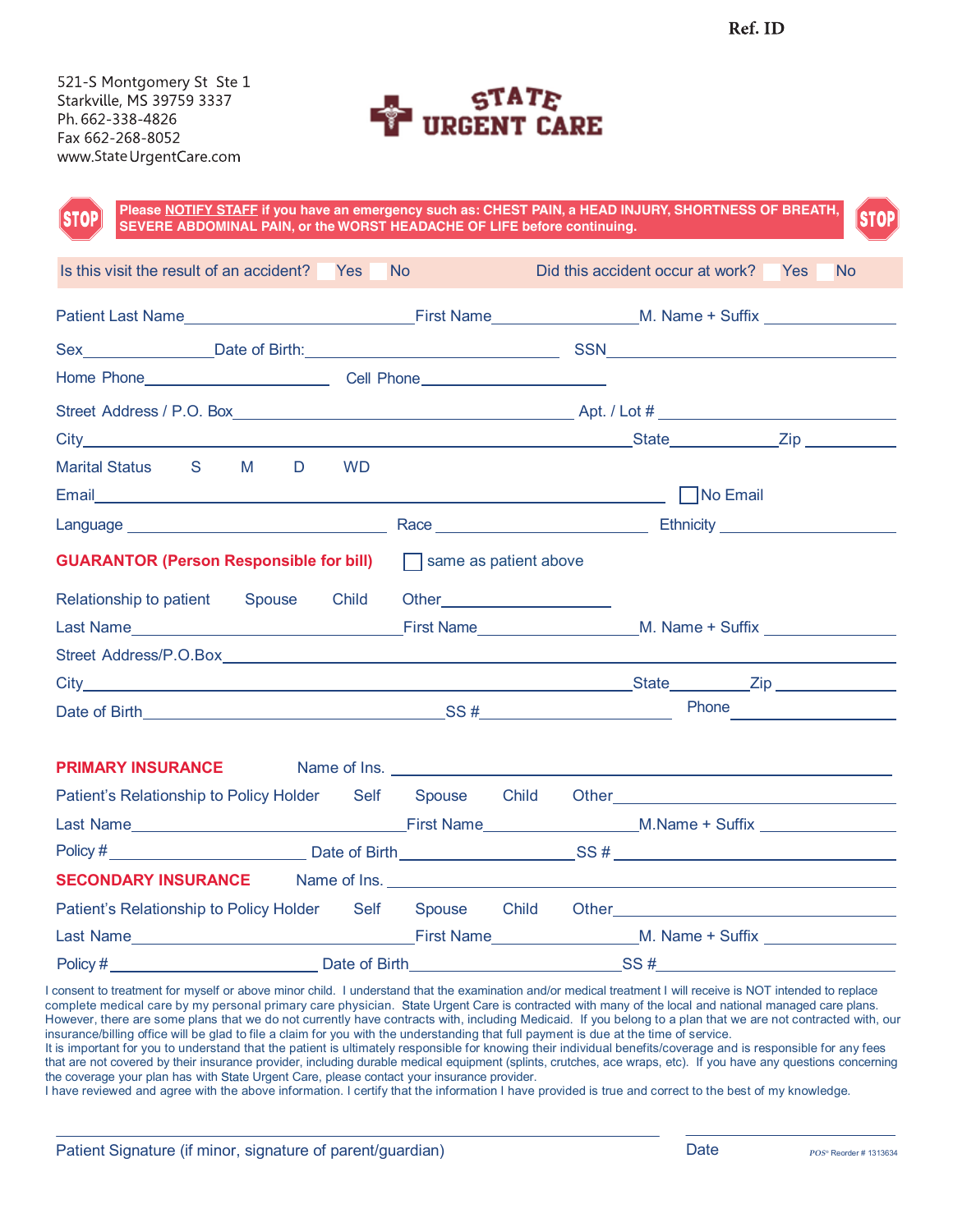



521-S Montgomery St Ste 1 Starkville, MS 39759 3337 Ph. 662-338-4826 Fax 662-268-8052 www.StateUrgentCare.com

## **Authorizationfor Use or Disclosure of Protected HealthInformation**

I authorize my physician and/or administrative and clinical staff of State Urgent Care, to disclose general medical information and other protected health information to the following persons and/or entities listed below. If no one is listed below, protected health care information will not be disclosed except in those situations described in the Notice of Privacy Practices.

**Name, relationship and a personal identification method of persons youwish to allowaccess – for example:**

| Name:           | <b>Relationship:</b> | <b>Personal Identification:</b>         |
|-----------------|----------------------|-----------------------------------------|
| <b>John Doe</b> | <b>Father</b>        | Date of Birth, Address or last 4 of SS# |
|                 |                      |                                         |

Restriction Request:

This authorization to use and disclose this protected health information is being submitted by my request and shall be in force and effect until revoked in writing by me.

I understand that information used or disclosed pursuant to this authorization may be disclosed by State Urgent Care and may no longer be protected by federal or state law.

I understand that I have the right to revoke this authorization, in writing, at any time by sending such written notification to the Privacy Officer. I understand that a revocation is not effective to the extent that my physician has relied on the use or disclosure of the protected health information to obtain payment from my health insurance company.

## **I hereby acknowledge that I have received a copy of the Notice of Privacy Practices.**

| Date                                                                                      |                                                  |
|-------------------------------------------------------------------------------------------|--------------------------------------------------|
| Signature of Patient or Personal Representative                                           | Print Name of Patient or Personal Representative |
| Date of Birth of Personal Representative                                                  | Last $4$ of SS#                                  |
| If not signed by the patient, please indicate relationship and describe authority to act: |                                                  |

Name of Patient: <u>parents</u> parent or guardian of minor patient guardianor conservatorof an incompetentpatient